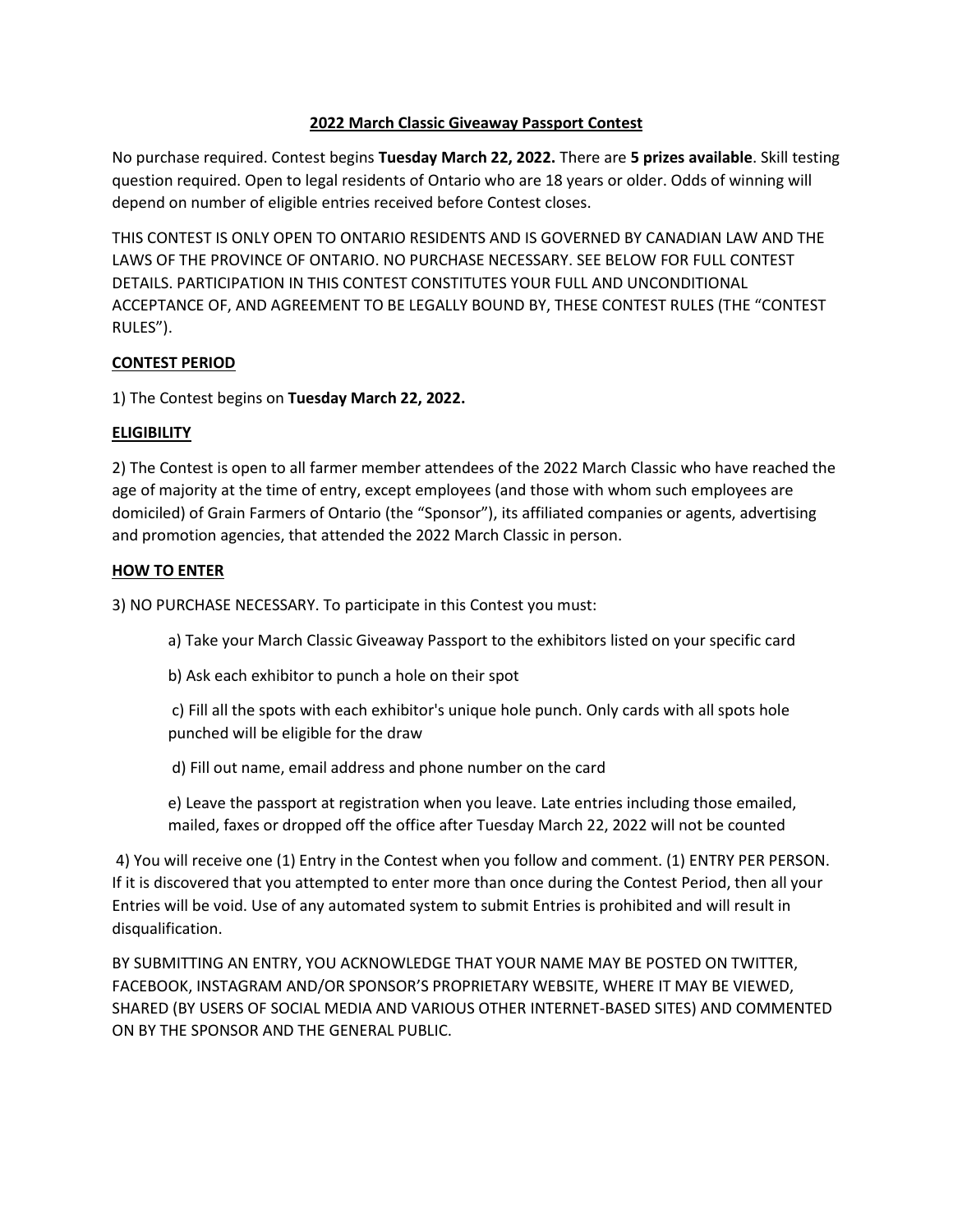### **DRAW AND WINNER SELECTION**

5) a) Once, all passports have been verified, Grain Farmers of Ontario will host a Live Twitter stream on @GrainFarmers where 5 winners will be announced. Exact date of the draw will be at 10 a.m. EST on Tuesday March 29, 2022. The odds of winning depend on the number of eligible entries received.

5) b) Winner selection: Once all entries have been verified, there will be random draw for the 5 winners out of all eligible entries. Prize selection will begin with the  $2^{nd}$  runner up prizes, 1<sup>st</sup> runner up prize and lastly, the grand prize selection.

6) Winners will be announced via a Twitter livestream on Tuesday March 29, 2022. Winners will be contacted following the livestream via email provided on their winning passport entry. The selected winners must reply by email within one (1) business day of notification. The selected entrant must first correctly answer a mathematical skill-testing question to be administered by email. If applicable, the winner must also provide mailing address details including a phone number. If a selected entrant: (i) cannot be contacted by email within one (1) calendar days of selection or there is a return of any prior notification as undeliverable; (ii) fails to correctly answer the skill-testing question; or (iii) fails to reply in (1) one business day mailing address including a phone number details the he/she/they will be disqualified and will forfeit the prize, and the Sponsor reserves the right to select an alternate entrant from among the remaining eligible entries.

### **PRIZES**

7) There are five eligible prizes.

**Grand prize:** home office (including but not limited to laptop, monitor, printer, Ipad, headphones, mouse, keyboard, Microsoft package, QuickBooks package, \$500 staples gift card for desk/office chair.) set up from Grain Farmers of Ontario. Valued at \$3,000 CAD.

**1st runner up:** A John Deere branded tool chest filled up tools courtesy of John Deere Canada. Valued at \$2,000 CAD. 1<sup>st</sup> runner up prize winner must arrange pick up of prize from Grain Farmers of Ontario's office.

**2nd runner-up:** Three \$400 beef prize packs of locally sourced Ontario beef courtesy of Ontario Cattle Feeders Association and Beef Farmers of Ontario\*. Each individual prize value is \$400 CAD.

\*There will be three winners for the 2<sup>nd</sup> runner up prize, each receiving \$400 in beef.

#### **GENERAL**

8) By entering the Contest, each entrant agrees to abide by these Contest Rules. This Contest is subject to all applicable federal, provincial and municipal laws. Void where prohibited by law. The decisions of the Sponsor with respect to all aspects of this Contest are final and binding on all entrants without right of appeal.

9) Sponsor reserves the right to cancel, suspend, withdraw or amend this Contest in any way, without prior notice or obligation, in the event of an error, technical problem, computer virus, bugs, tampering,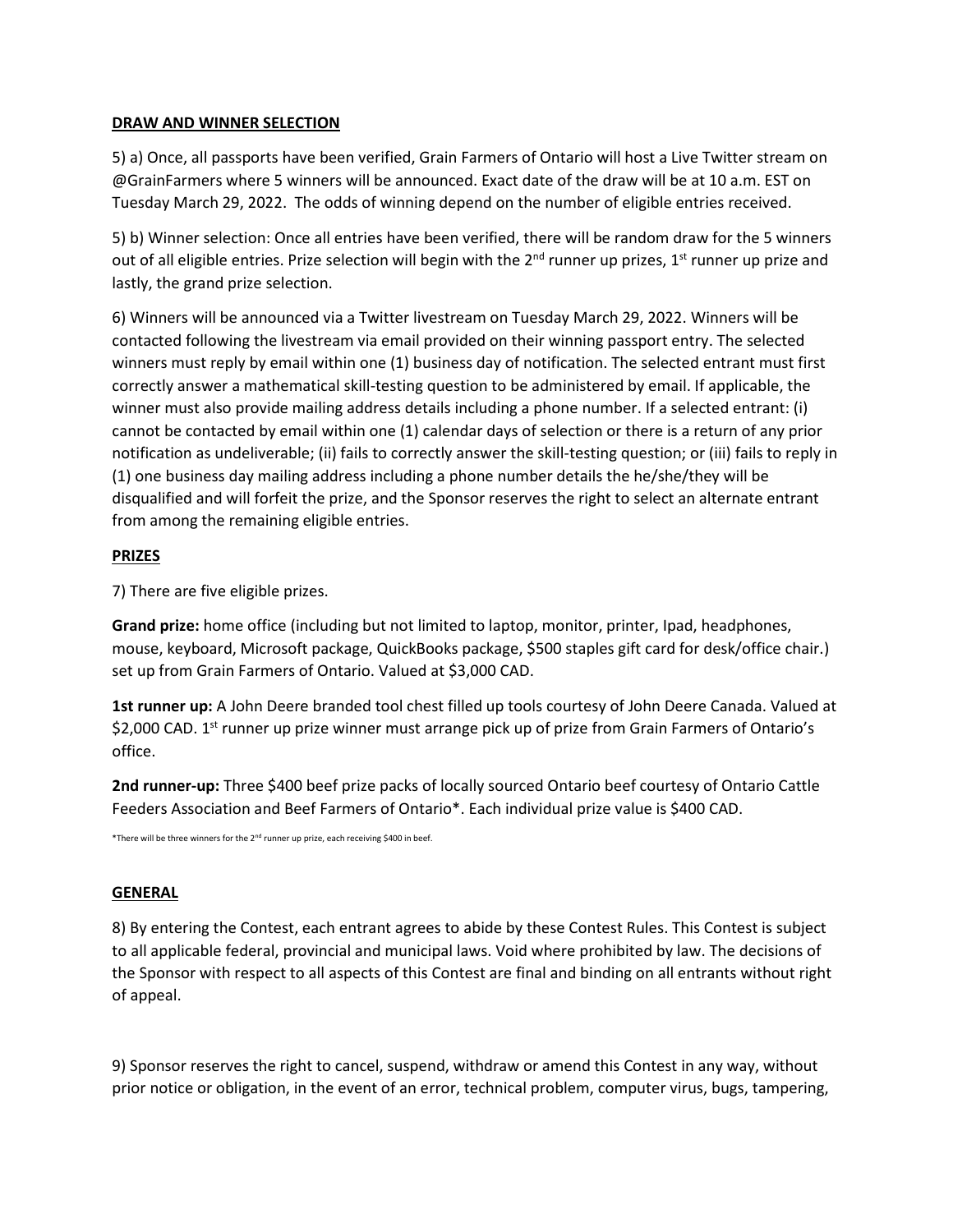unauthorized intervention, fraud, technical failure or any other cause beyond the reasonable control of the Sponsor that interferes with the proper conduct of this Contest as contemplated by these Contest Rules. Any attempt to deliberately undermine the legitimate operation of this Contest is a violation of criminal and civil laws and should such an attempt be made, the Sponsor reserves the right to seek remedies and damages to the fullest extent permitted by law, including criminal prosecution.

10) All Entries are subject to verification at any time and for any reason. The Sponsor reserves the right, in its sole and absolute discretion, to require proof of identity and/or eligibility (in a form acceptable to the Sponsor – including, without limitation, government issued photo identification): (i) for the purposes of verifying an individual's eligibility to participate in this Contest; (ii) for the purposes of verifying the eligibility and/or legitimacy of any Entry entered (or purportedly entered) for the purposes of this Contest; and/or (iii) for any other reason the Sponsor deems necessary, in its sole and absolute discretion, for the purposes of administering this Contest in accordance with these Rules. Failure to provide such proof to the satisfaction of the Sponsor in a timely manner may result in disqualification in the sole and absolute discretion of the Sponsor. The sole determinant of the time for the purposes of a valid Entry in this Contest will be the Contest server machine(s).

11) Any attempt or suspected attempt to use robotic, automatic, programmed, or otherwise, illicit means to enter the Contest, or any other methods not authorized by these Contest Rules, for example, but not limited to, submitting multiple forms, shall be deemed as tampering and may disqualify you from entering, participating, winning prizes (defined herein), and preclude you from participating in future contests and promotions, at the sole discretion of Sponsor. Entries that are late, lost, illegible, contain false information, are misdirected, garbled or incomplete, or otherwise irregular or that do not conform with or satisfy any or all of the conditions these rules will be judged void. All Entries become the property of Sponsor upon receipt and none will be returned. Proof of transmission (screenshots or captures, etc.) does not constitute proof of receipt.

12) Without limitation, the Sponsor and its affiliated companies or agents will not be liable for any failure of the website during the Contest; for an technical malfunction or other problems relating to the telephone network or lines, computer on-line systems, servers, access providers, computer equipment or software; for the failure of any Entry to be received by the Sponsor, its advertising and promotion agencies for any reason including, but not limited to, technical problems or traffic congestion on the Internet or at any website; or any combination of the above. Further, the Sponsor, its advertising and promotion agencies will not be liable for any injury or damage to an entrant's or any other person's computer related to or resulting from participating in the Contest.

14) In the event of a dispute, Entries will be deemed to have submitted by the authorized holder of the email address submitted at the time of entry. "Authorized account holder" is defined as the person who is assigned an email address by an internet provider, online service provider, or other organization (e.g. business, educational institute, etc.) that is responsible for assigning email addresses for the domain associated with the submitted email address. If the identity of an online entrant is disputed, the